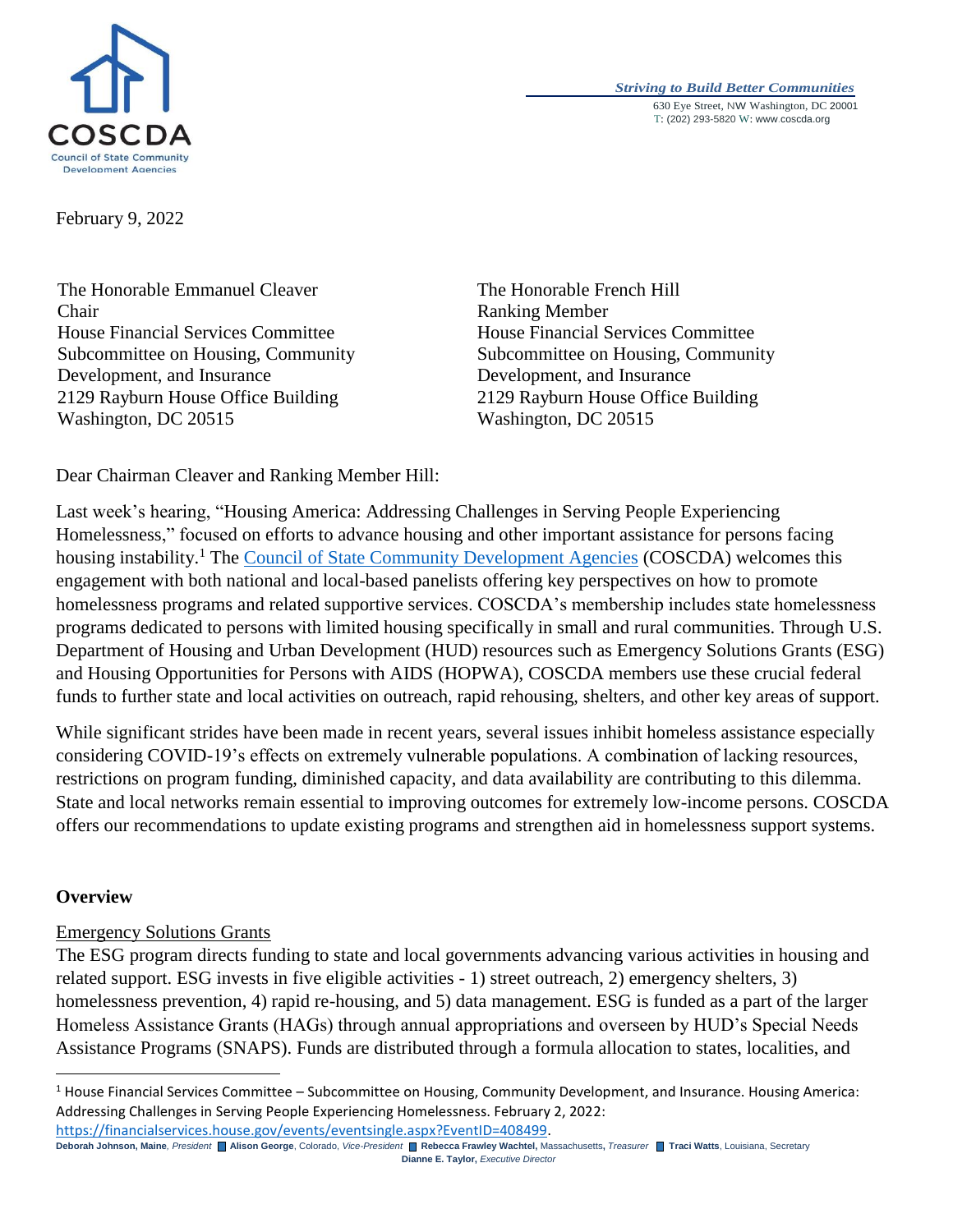territories. States and localities are required to match nearly all of their federal funding. Planning and performance reports are also required by the jurisdictions on a regular basis.<sup>2</sup>

## Housing Opportunities for Persons with AIDS

The HOPWA program dedicates resources to states, localities, and non-profit organizations for housing assistance and other services supporting low-income families and individuals living with HIV/AIDS. The program is divided between two grants with 90% of the funds directed to states and localities through formula and the remainder offered through a competitive grant process. HOPWA can be used for several activities related to housing, services, planning, and development such as housing production, rental assistance, mental health services, and job training. Grantees report on planned use of HOPWA funds through the consolidated plan updated every three to five years.<sup>3</sup>

# **Modern Challenges**

 $\overline{\phantom{a}}$ 

COSCDA members administer ESG funds to meet homelessness needs in small and rural communities. Common activities directed by states include outreach, transitional housing, and support to emergency shelters. Overall, various activities supported by homelessness assistance programs including ESG demonstrate successful results. Both permanent supportive housing (PSH) and other permanent housing (OPH) are very effective in pairing persons with stable housing. National data from 2020 shows that 96.5% of persons aided through PSH or OPH achieved permanent housing once assistance ended. In comparison, 40.1% of persons helped through emergency shelter, Safe Haven, Transitional Housing, and Rapid Re-Housing obtain permanent housing once homelessness aid is complete. On the other hand, persons returning to homelessness after receiving these forms of assistance is substantially low; only 9% of assisted persons return to homelessness within six months of receiving aid. $4$ 

Considerable strides have been made in reducing homelessness however the latest data is incomplete due to restrictions on counting unsheltered homeless persons caused by COVID-19. HUD's 2021 Annual Homeless Assessment Report (AHAR) shows the number of people staying in sheltered locations declined by 8% between 2020 and 21; a steeper drop of 15% was reported for persons with children in sheltered locations. Factors linked to the pandemic likely led to these declines including fewer beds in congregate shelters, eviction moratoria, and increased use of resources for non-facility shelter like hotels and motels.<sup>5</sup>

Though some outcomes are trending in a positive direction, significant challenges have limited state and local responses especially over the last two years. Funding has stabilized for ESG in recent years leading to difficulties in maintaining a necessary level of support to meet homelessness needs. From 2011 to 2021, annual funding has varied from \$215 million (FY13) to \$310 million (FY17) with the most frequent level reaching \$270 million several times during this period. Appropriations in total for Homeless Assistance Grants increased from \$1.9 to \$3 billion during this span however a similar increase has not been met in the ESG program. Costs for operations, staff, and related expenses continue to rise which means level funding provides fewer activities in the program moving forward.

<sup>&</sup>lt;sup>2</sup> U.S. Housing and Urban Development - Office of Special Needs Assistance Programs (HUD - SNAPS). ESG Program Fact Sheet. April 2019: [https://files.hudexchange.info/resources/documents/EmergencySolutionsGrantsProgramFactSheet.pdf.](https://files.hudexchange.info/resources/documents/EmergencySolutionsGrantsProgramFactSheet.pdf)

<sup>3</sup> HUD – SNAPS. HOPWA Eligibility Requirements: [https://www.hudexchange.info/programs/hopwa/hopwa-eligibility-requirements/.](https://www.hudexchange.info/programs/hopwa/hopwa-eligibility-requirements/) <sup>4</sup> HUD – SNAPS. Continuum of Care National Performance Report, as of 2020:

[https://files.hudexchange.info/reports/published/CoC\\_Perf\\_NatlTerrDC\\_2020.pdf.](https://files.hudexchange.info/reports/published/CoC_Perf_NatlTerrDC_2020.pdf)

<sup>&</sup>lt;sup>5</sup> HUD – SNAPS. 2021 Annual Homeless Assessment Report: [https://www.huduser.gov/portal/sites/default/files/pdf/2021-AHAR-](https://www.huduser.gov/portal/sites/default/files/pdf/2021-AHAR-Part-1.pdf)[Part-1.pdf.](https://www.huduser.gov/portal/sites/default/files/pdf/2021-AHAR-Part-1.pdf)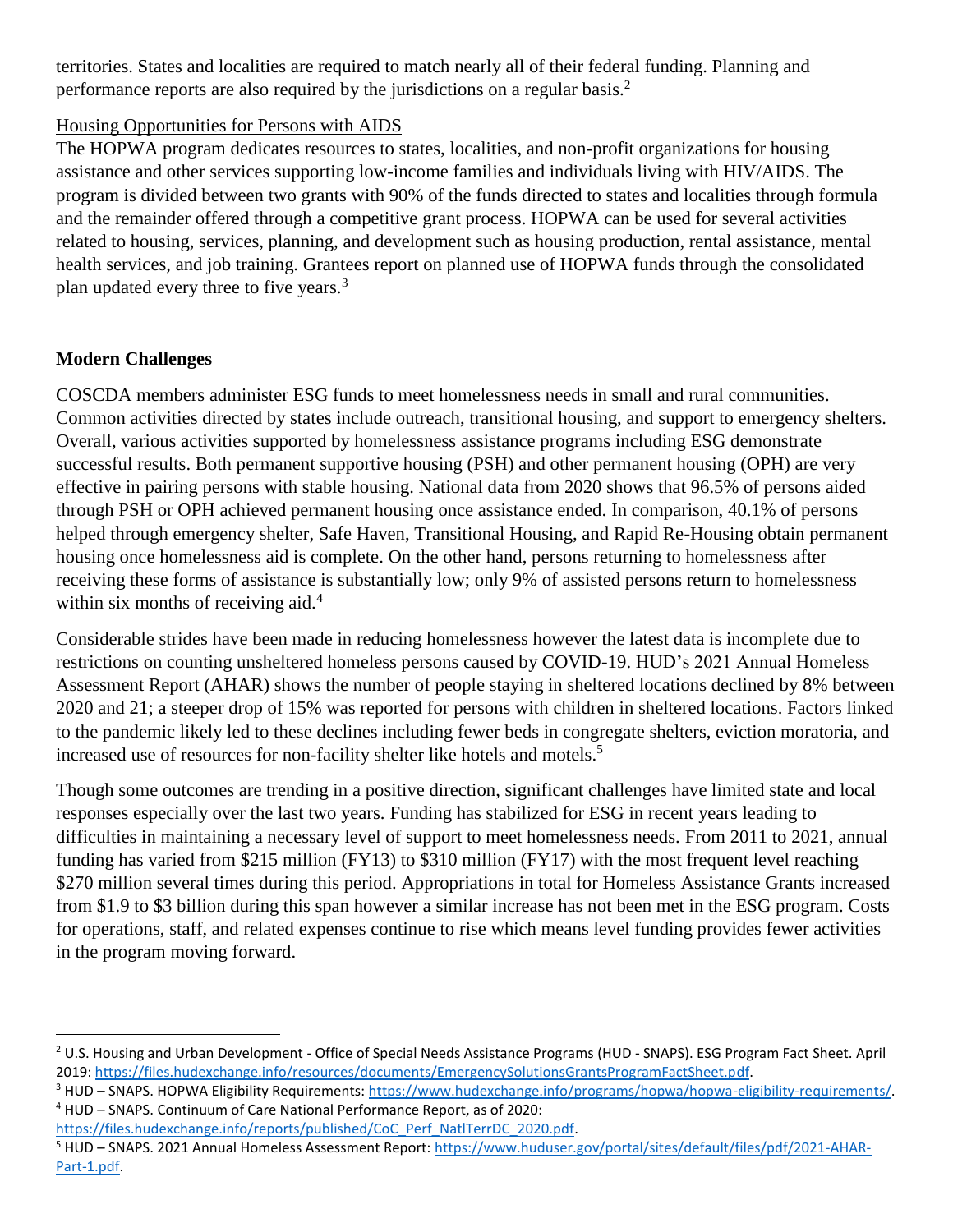Issues also exist in administrative capacity especially since the start of the pandemic. The availability of staff remains critically low with small and rural jurisdictions facing considerable administrative capacity needs compared to larger communities. The sudden infusion of resources through CARES Act funding (ESG-CV) failed to adequately respond to clientele needs in large part because of limited operational capacity throughout homelessness response networks. Annual funding cycles preceding the pandemic led to personnel levels unable to accommodate renewed resources several times more than state and local programs received annually. The current administrative cap proves too restrictive for maintaining staff capacity and necessary personnel to oversee ESG functions.

Over the course of the COVID-19 pandemic, public health guidelines have consistently changed as well complicating efforts for homelessness providers to both meet basic services and ensure clientele safety. States and localities prioritized diversion throughout 2020 with increasing use of motels and hotels to promote social distancing. As vaccines became available, efforts pivoted to vaccine awareness and distribution while shelters reopened with updated health measures.

Perhaps most importantly, housing supply also remains critically low and housing costs have increased substantially on existing units. Available units of housing matter more than any factor in securing permanent housing for individuals experiencing homelessness. With minimal or no units vacant, homelessness providers have very few options to assist clients with stable housing. Rent payments have also risen which means available funding through ESG and other sources fail to keep up with costs. Fewer people can be assisted as a result.

## **Recommendations**

l

COSCDA recommends enhanced resources, greater flexibility in federal aid, and streamlined administration to sufficiently advance homelessness assistance. Waivers established during the public health emergency have greatly assisted homelessness providers in directing aid to targeted populations; extending these on a permanent basis would complement and improve state and local activities. Resources allocated through CARES Act have reinforced housing and related support however, moving forward, a higher level of consistent funding is essential to strengthening homelessness network response. Along with additional funds, more should be dedicated to administrative needs ensuring homelessness support can be maintain and delivered as intended by Congress and HUD. Improved coordination between Continuums of Care and Public Housing Agencies would also facilitate better targeting of resources and outreach to homelessness individuals and families. Along with renewed resources and policies in federal homelessness aid, further attention is needed to housing supply. COSCDA urges a significant expansion of programs in affordable housing development including HOME, Housing Trust Fund, and Low Income Housing Tax Credit. More information on these priorities can be found in COSCDA's updated advocacy priorities for fiscal year (FY) 2023.<sup>6</sup>

Thank you for leading this important and timely examination of homelessness in our nation. COSCDA encourages policies, resources, and partnerships to advance quality housing opportunities for populations in need. Our network of federal program administrators offers its assistance and we look forward to working with Congress to meet these related challenges ahead.

We appreciate your consideration – please reach out if we can provide further response.

<sup>6</sup> Council of State Community Development Agencies. FY2023 Advocacy Priorities. January 2022: [https://coscda.org/wp](https://coscda.org/wp-content/uploads/2022/02/COSCDA-FY23-PrioritiesFINAL.pdf)[content/uploads/2022/02/COSCDA-FY23-PrioritiesFINAL.pdf.](https://coscda.org/wp-content/uploads/2022/02/COSCDA-FY23-PrioritiesFINAL.pdf)